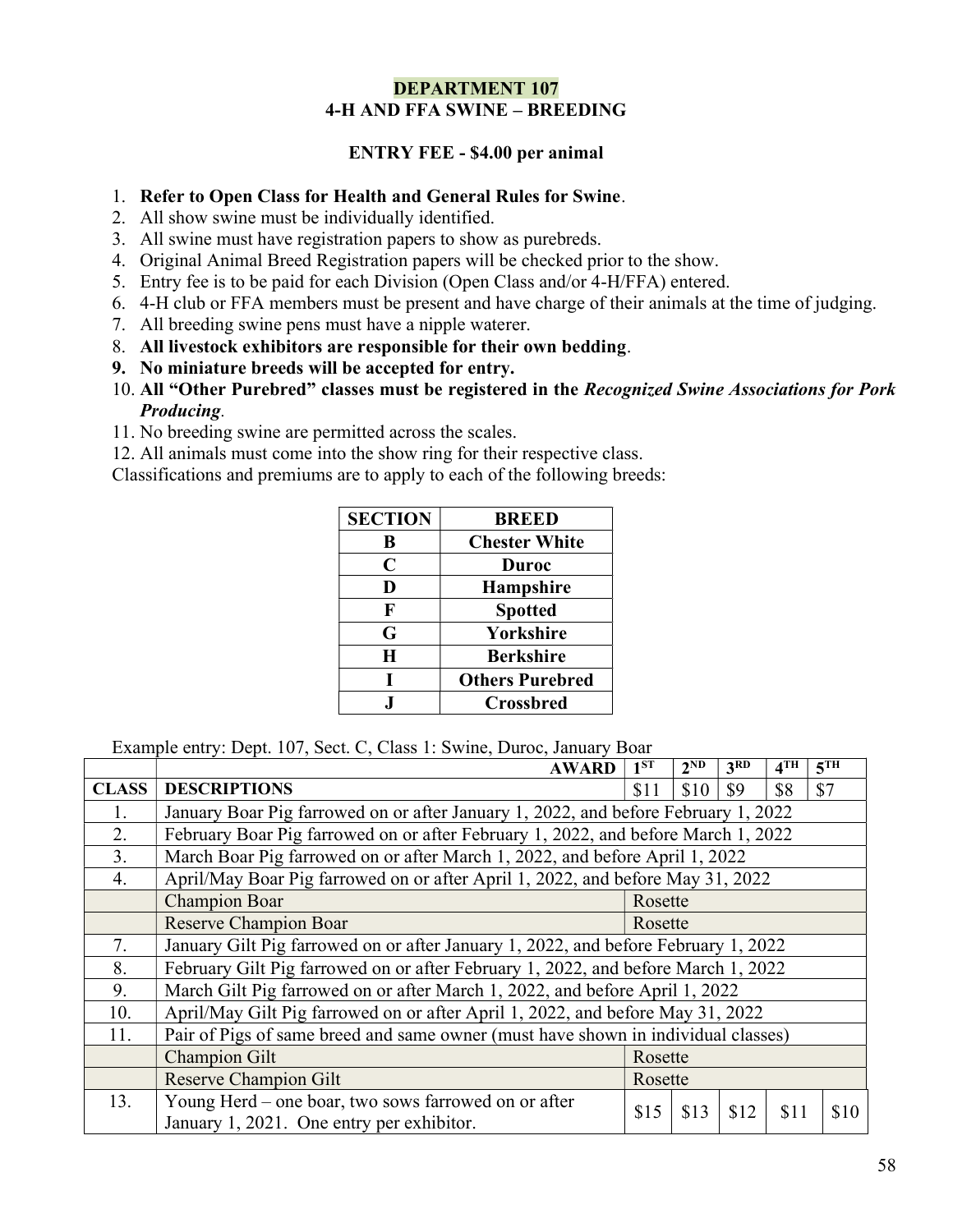| 14. | Get of Sire – to consist of three animals, can be both sexes.<br>Get of one boar (no barrows) farrowed on or after January<br>1, 2021. One entry per exhibitor. | \$15    | $$13 \mid $12 \mid$ |      |  | \$10 |
|-----|-----------------------------------------------------------------------------------------------------------------------------------------------------------------|---------|---------------------|------|--|------|
| 15. | Produce of Dam – to consist of three animals (can be of<br>both sexes) of one sow farrowed on or after January 1,<br>2021. One entry per exhibitor.             | \$15    | \$13                | \$12 |  | \$10 |
|     | <b>Supreme Champion Boar</b>                                                                                                                                    | Rosette |                     |      |  |      |
|     | <b>Supreme Champion Sow</b>                                                                                                                                     | Rosette |                     |      |  |      |

# DEPARTMENT 107 4-H AND FFA BREEDING SWINE SHOWMANSHIP SECTION L

|              | <b>AWARD</b>                    | 1 <sub>1</sub> ST | $2^{\rm ND}$ | 2RD | $\boldsymbol{A}$ TH | $\epsilon$ TH |
|--------------|---------------------------------|-------------------|--------------|-----|---------------------|---------------|
| <b>CLASS</b> | <b>DESCRIPTIONS</b>             |                   |              | \$9 | \$8                 |               |
|              | Showmanship 8-13 yrs. old       |                   |              |     |                     |               |
|              | Showmanship 14 yrs. & older     |                   |              |     |                     |               |
|              | <b>Champion Showman</b>         | Rosette           |              |     |                     |               |
|              | <b>Reserve Champion Showman</b> | Rosette           |              |     |                     |               |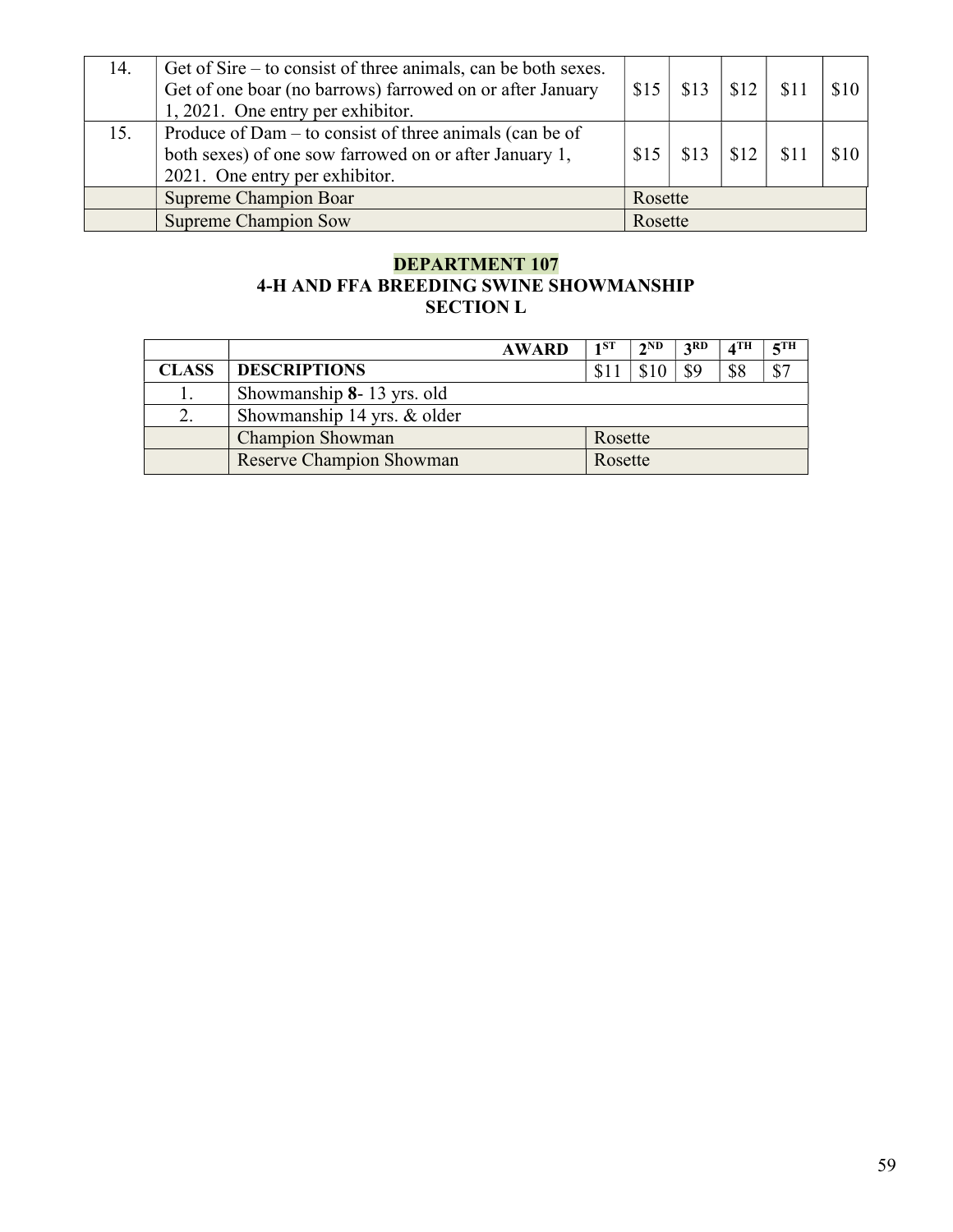### DEPARTMENT 108 4-H AND FFA SWINE-MARKET

## SECTION A ENTRY FEE - \$4.00 per animal

#### 1. Refer to Open Class for Health and General Rules for Swine.

- 2. All show swine must be individually identified.
- 3. No exhibitor may show more than two market swine.
- 4. Weight requirement: 240-290 lbs.
- 5. Open to purebred and crossbred barrows and gilts.
- 6. Gilts shown in breeding classes cannot be shown in market classes.
- 7. Nipple waterer required.
- 8. Due to weight variances and weight limits, the fair will set the number of weight classes.
- 9. All livestock exhibitors are responsible for their own bedding.

|              |                                          | <b>AWARD</b> | 1 <sup>ST</sup> | 2 <sub>ND</sub> | 3 <sup>RD</sup> | 4 <sup>TH</sup> | 5 <sup>TH</sup> |
|--------------|------------------------------------------|--------------|-----------------|-----------------|-----------------|-----------------|-----------------|
| <b>CLASS</b> | <b>DESCRIPTIONS</b>                      |              | \$12            | \$10            | \$9             | \$7             | \$6             |
| 301.         | <b>Market Swine</b>                      |              |                 |                 |                 |                 |                 |
|              | <b>Lightweight Classes</b>               |              |                 |                 |                 |                 |                 |
|              | ❖ Lightweight                            |              |                 |                 |                 |                 |                 |
|              | ❖ Medium Lightweight                     |              |                 |                 |                 |                 |                 |
|              | ❖ Heavy Lightweight                      |              |                 |                 |                 |                 |                 |
|              | <b>Champion Lightweight</b>              |              | Ribbon          |                 |                 |                 |                 |
|              | Reserve Champion Lightweight             |              | Ribbon          |                 |                 |                 |                 |
|              | <b>Middleweight Classes</b>              |              |                 |                 |                 |                 |                 |
|              | ❖ Light Middleweight                     |              |                 |                 |                 |                 |                 |
|              | ❖ Medium Middleweight                    |              |                 |                 |                 |                 |                 |
|              | ❖ Heavy Middleweight                     |              |                 |                 |                 |                 |                 |
|              | <b>Champion Middleweight</b>             |              | Ribbon          |                 |                 |                 |                 |
|              | Reserve Champion Middleweight            |              | Ribbon          |                 |                 |                 |                 |
|              | <b>Heavyweight Classes</b>               |              |                 |                 |                 |                 |                 |
|              | ❖ Light Heavyweight                      |              |                 |                 |                 |                 |                 |
|              | ❖ Medium Heavyweight                     |              |                 |                 |                 |                 |                 |
|              | ❖ Heavyweight                            |              |                 |                 |                 |                 |                 |
|              | Champion Heavyweight                     |              | Ribbon          |                 |                 |                 |                 |
|              | Reserve Champion Heavyweight             |              | Ribbon          |                 |                 |                 |                 |
|              | <b>Grand Champion Market Hog</b>         |              | Rosette         |                 |                 |                 |                 |
|              | <b>Reserve Grand Champion Market Hog</b> |              | Rosette         |                 |                 |                 |                 |
|              | <b>County Bred/Homebred Animal</b>       |              | Rosette         |                 |                 |                 |                 |